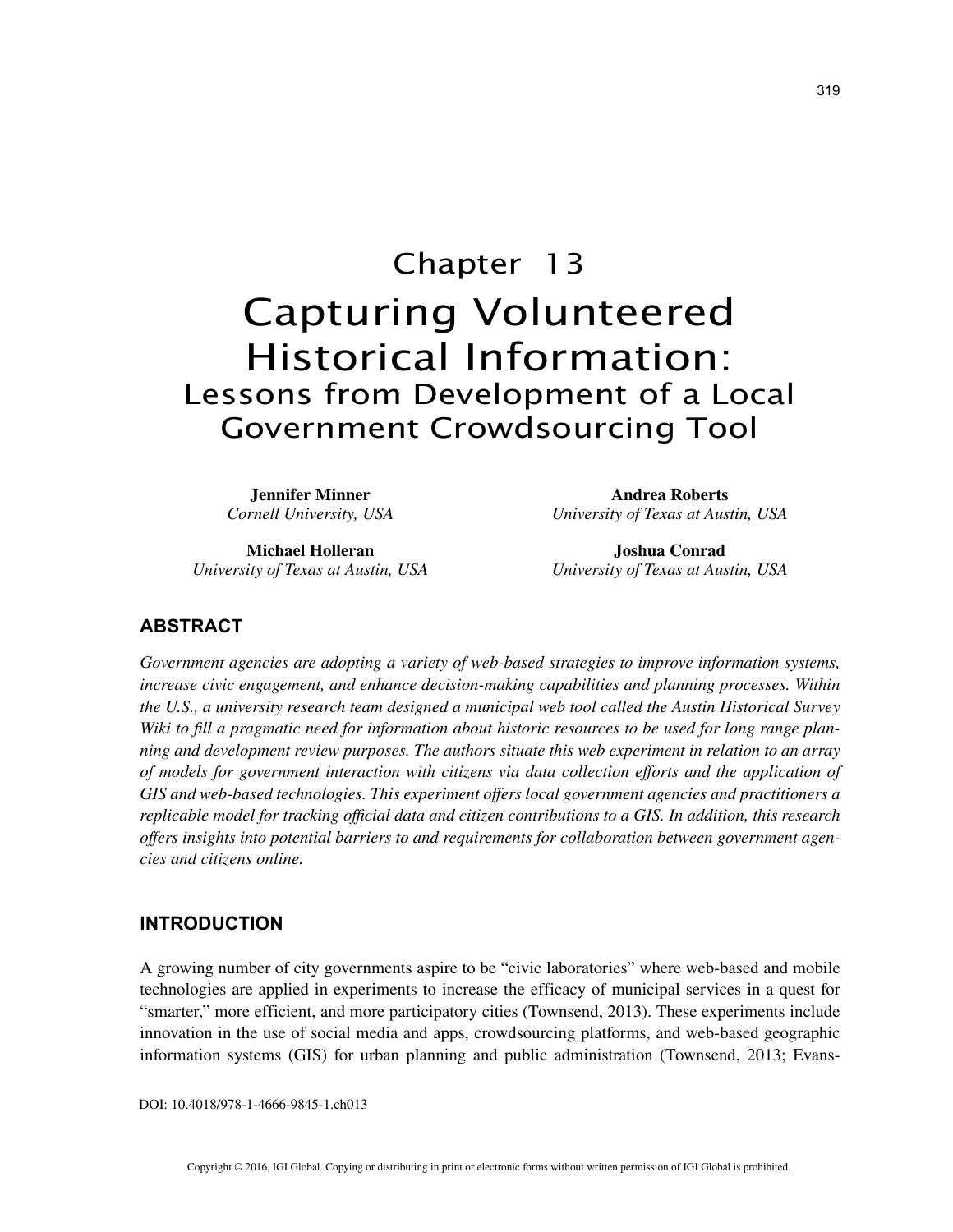Cowley & Hollander, 2010; Seltzer & Mahmoudi, 2013; Gordon & de Souza e Silva, 2011). They aim to enhance municipal decision-making by incorporating the willingness of citizens to volunteer their time, perspectives, and knowledge.

Working within planning departments, some historic preservation programs are expanding the use of digital technologies to serve preservation and urban planning. An example is the award-winning, multi-million-dollar effort of the City of Los Angeles to survey historic resources citywide, including development of specialized GIS tools, a web presence for public outreach and data collection, and a robust public engagement plan to accomplish it (Bernstein, Sun, & Sucre, 2009; City of Los Angeles, 2013; Jarmusch, 2011). In a simultaneous, but less-resourced initiative in Austin, Texas, a universitybased team created The Austin Historical Survey Wiki (referred to throughout this article as the Wiki) as municipal web infrastructure to maintain a cumulative database of historic resources that is open to public contributions. Through this web-based tool, historic resources are intended to be surveyed, documented, and maintained over time by a combination of municipal officials, professional preservationists, and interested members of the public.

The Wiki was inspired by visions of advancing municipal decision-making and planning support systems. The effort was based on the conviction that public participation, online or otherwise, can give governments a firmer basis for making decisions that are more defensible, representative, and potentially more equitable, because they arise from pluralistic, democratic processes. The project also originated out of a pragmatic need for timely information about historic resources to serve the City of Austin's long range planning and regulatory functions, which includes drafting land use plans, designation of historic landmarks and historic districts, and review of demolition and remodeling permits. These data have been collected primarily by expert consultants; in recent years, resource constraints led the City to experiment with volunteer data collection under professional supervision or review.

This project resulted in a collaborative platform that can be used to facilitate public involvement in data collection and maintenance. Within this model, government officials can disseminate "official data," while also allowing "unofficial" public contributions that are either promoted to official data or remain publicly accessible alongside it. The Wiki tests the hypothesis that through this web infrastructure, a local government can gather and maintain data through online engagement with the public and that the result will not only be useful data, but more robust public participation in local government decision-making.<sup>1</sup>

This article describes the web experiment and the conclusions of authors as to the successes and barriers identified during and after the project. The authors first review literature related to web-based technologies and models for online participation in planning processes. The literature describes developments in the application of GIS and web-based technologies that are aimed at facilitating the interaction and exchange of information between government agencies and citizens.<sup>2</sup> The next section delves into the use of historical surveys by local government, and the university-based hypotheses and local government needs that spurred the development of the Wiki. A third section details the collaborative design and development process, describing the features of the Wiki in relation to debates and tensions in information technology design identified by the research team. A fourth section describes the results of testing and launch of the Wiki. The authors conclude that the experiment produced a valuable model that could be replicated in other contexts. The authors also show how opening a government database on-line does little to democratize information if there is insufficient will, knowledge or resources to foster continued participation. The result reveals both the promise and pitfalls in experimentation with online civic engagement both within and beyond historic preservation and urban planning.